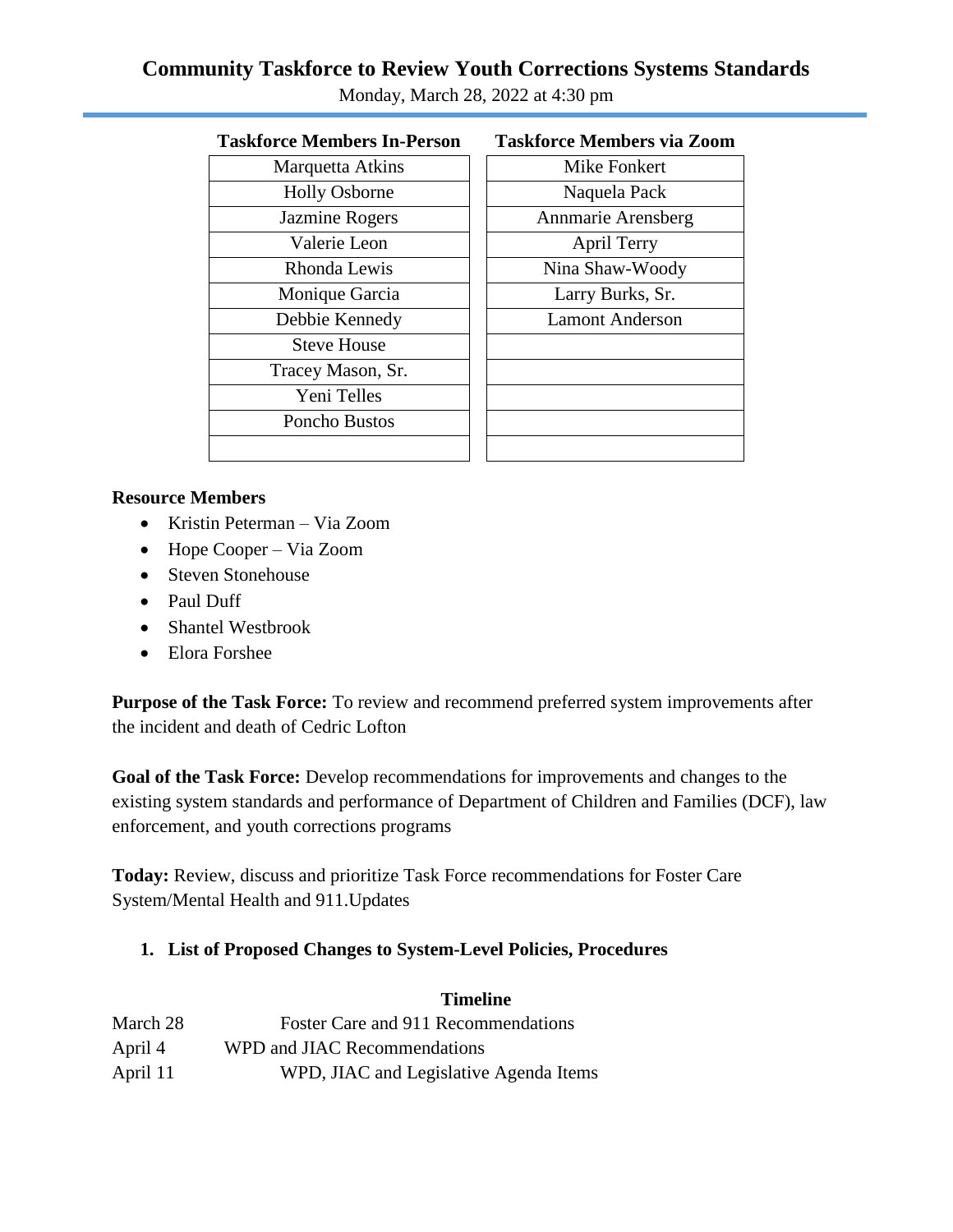| April 18 | <b>Review of DRAFT Recommendations</b> |
|----------|----------------------------------------|
| April 25 | Final review of report                 |

Foster Care System – NEW ADDITIONS

- 1. That the language from DCF clearly states that both the Child Placing Agency and the Case Management Provider are responsible for the foster children in their care. I do not agree that the Child Placing Agency is only responsible for the family. I believe that this created a gap in service concerning Cedric Lofton.
	- Kennedy would like to have the language clarify from DCF who is responsible for the child and asked the question, "Does that mean if you are responsible for the family that you are not responsible for the child?"
	- Telles calls for consequences/accountability on the organizations that are providing services because of policies that are in place that are not followed
	- Osbourne states, to safely get a kid screened you need someone to go to them in crisis. A St. Francis worker is not a therapist that can screen a child for a mental health crisis. That needs to be the Mental Health Center, that needs to be the mobile crisis unit. So, that's the resources that are needed and that's what should have happened that night. The people on call at St. Francis are not social workers.
	- Osbourne states, we have to have community resources available. Resources from 911 to dispatch. We have to have other options to go and help a child.
	- Mason states, a ball was dropped, what are the consequences and asked about the consequences
	- Osbourne states, what should happen is the foster care worker for the CPA is on call for their homes
	- Recommendation that there needs to be a resource that can go out and assess the child at the site and not necessarily dependent on the child being transported to COMCARE is one need
	- Recommendation that foster care needs to have a local agent when the assigned child placing agency foster care worker is unavailable, there needs to be someone locally that can intervene before it goes to 911
	- Shaw-Woody suggests the language can be, if the CPA worker is not available, a supervisor from the local CPA should be called
	- Osbourne states, regarding holding people accountable, DCF does have a process for CPA complaints and you can get a violation for violating your CPA regulation. There can be financial consequences attached to that violation
	- Rogers asks if foster children are told they can place complaints like this
	- Recommendation for some sort of formalized standard procedures that requires both agencies to clearly state that they are responsible for the children in their care
	- Recommendation that if a CPA worker is not available, a supervisor will be called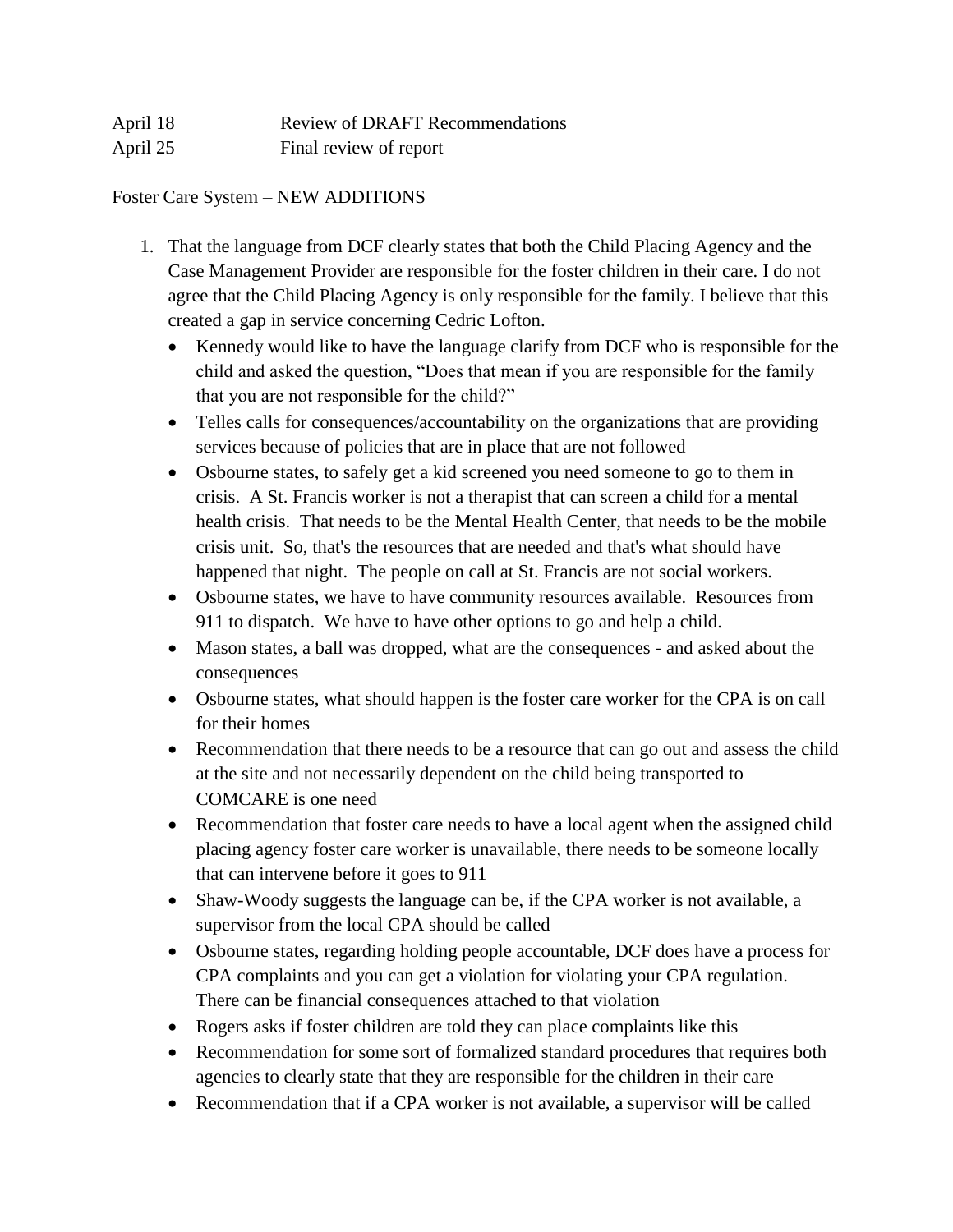- Recommendation to require a person be on call in Sedgwick County at all times for crisis situations and that there would be consequences for not meeting that requirement.
- Recommendation that there is the bill of rights for foster youth and understanding that there are complaint system in place
- 2. DCF Assess satisfaction of past and current families in Family First and Family preservation programs. Revise based on discussion
- 3. Assess top causes for high risk of removal What is the need? Fund that. Recommendation 3 combined with Recommendation 8.
- Rogers suggests this could be something DCF could track annually and put out in their annual reports
- Recommendation to have training on adolescent brain growth, mental health first aid, and destigmatizing mental health, and substance use/abuse.

## **Foster Care and Mental Health Systems Recommendations**

- 4. Ensure foster families have knowledge and training on how to respond to a mental health crisis/Provide specialized training for foster parents
- Kennedy recommends one standardized training mandated by DCF built out by Child Alliance for all foster families so each agency is giving the same information to all foster families
- 5. Ask DCF to develop a roadmap for families to guide parents/caregivers on how to access services and support
- Discussion regarding foster care parents and cultural competency
- Leon comments with any parent who is taking a child who does not look like them, they are assessed on how the parent will keep kids connected to that culture
- Burks comments if foster parents do not wish to undergo this cultural competency training, it should disqualify them for becoming a foster parent/foster parent family
- 6. Develop programs and services that are culturally relevant and meaningful to youth
	- a. I believe in addition to being culturally-sensitive/aware, we should also suggest being gender-responsive and trauma-informed. We say "culture" in many places—I would encourage the addition of the gender and trauma/developmental training be added in all places.
- Recommendation Regarding the cultural sensitivity cultural competency training for the system for services and support that foster parents' access. To ensure that families are aware of the resources that are within their community that are culturally relevant
- Another component is training internally on how on learning how to identify and recognize, where there are potential pitfalls, because there is no cultural sensitivity in making the recommendation
- Telles recommends that trainings be created for different languages i.e. Spanish, Swahili, Eritrean, Arabic

### **Foster Care and Mental Health Systems Recommendations**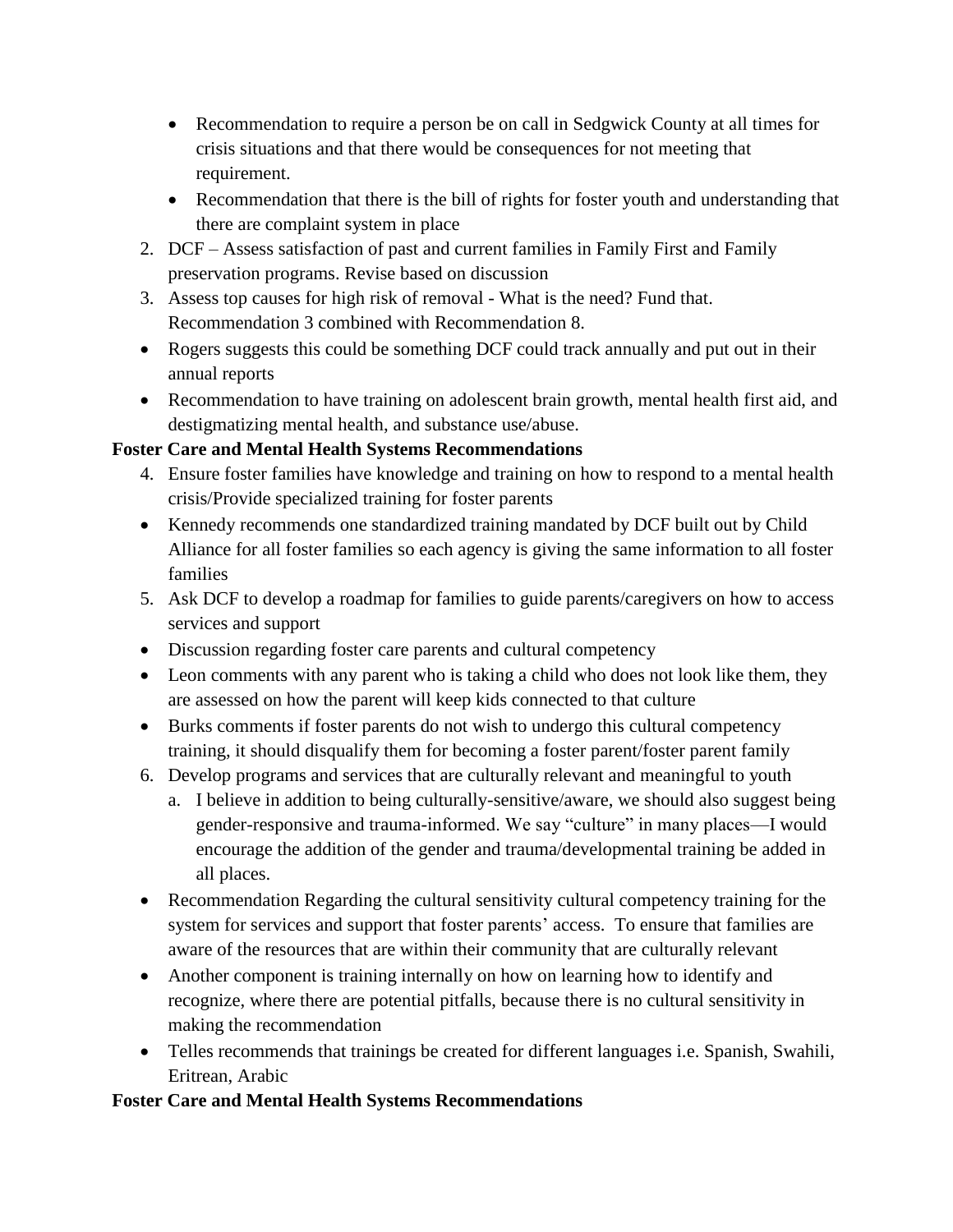- 7. Ask DCF and child placement agencies to invest in mental health and mindfulness coaches
	- Recommended mental health and mindfulness coaches for staff, foster families and the children
	- This worker does not have to be a Child Placing Agency or Case Management Provider worker, it could be subcontracted and it could be another organization providing it as a benefit or an employee that works for DCF
	- Recommended to ask DCF to invest in mental health and mindfulness coaches, for their own staff.
	- Recommended to ask DCF to include mindfulness practices in contract with the agencies that they contract with, for employees, foster families, and foster children: employees are the priority - to provide some relief for staff that allows them vacation mental health and mindfulness days, etc.
- 8. Require DCF to track cases, establish a baseline, set goals and metrics to measure success/failures]
- Fonkert recommends that DCF should disaggregate all of their data points by race on their publicly available data website. DCF does not currently publicly report data that is disaggregated by race for all of their data points. Categories like rate of moves per a thousand days, placement in same school district, number of moves in care; and length of stay in care are all data points that should disaggregated by race
- Arensberg recommends having data on the number of placement disruptions that occur per year? And how those are handled
- Telles discusses linkage to point 3. Assess top causes for high risk of removal What is the need?
- **2022 Legislative Update from Mike Fonkert**
- 9. On the child welfare front, **SB 12** (requiring the Kansas Department for Children and Families (DCF) to develop an implementation plan for a set of performance-based contracts to provide an array of evidence-based prevention and early intervention services) received a hearing on March 8 in the House Committee on Children and Seniors. SB 12 passed the Senate unanimously on February 17. We support this bill for both its content and for the conversation it continues about accountability for entities that contract with DCF.
- SB 12 passed both the House and Senate recently, the taskforce supports the implementation of this bill
- 10. This week, **HB 2468** and **HB 2469**, respectively establishing the foster youth and foster parent bill of rights, will also receive a hearing in the House Committee on Children and Seniors. The hearing will be at 1:30 p.m. on Wednesday, March 16.
- Fonkert states both House Bill 2468 and 2469 received hearings in the House committee on children and seniors and they have not advanced out of committee, recommends the groups supports amping up of the Bill of Rights in terms of enshrining it in statute